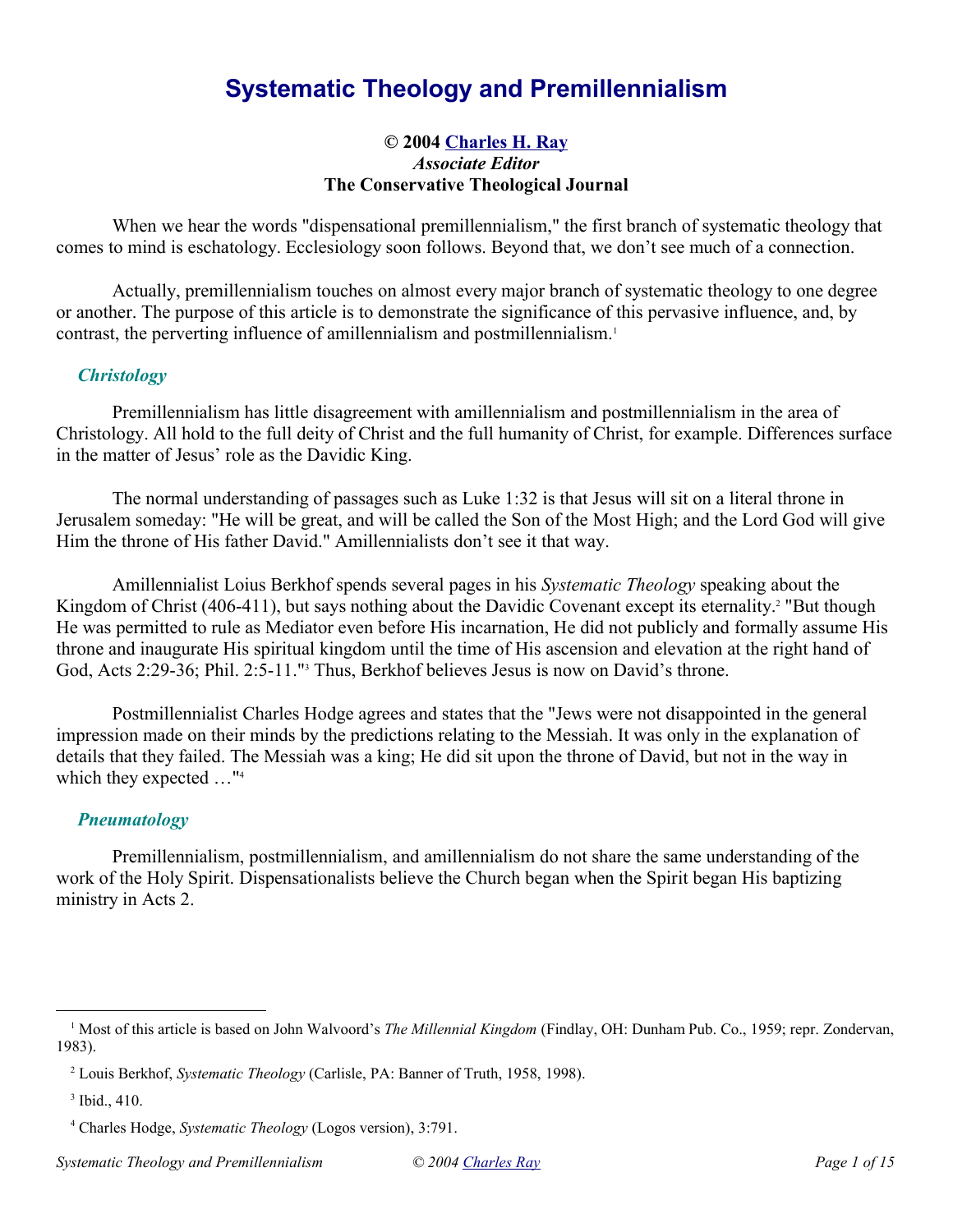There could be no Church on earth until the advent of the Holy Spirit; for the most basic and fundamental reality respecting the Church is that she is a temple for the habitation of God through the Spirit. She is regenerated, baptized, and sealed by the Spirit.<sup>5</sup>

Amillennialists acknowledge this aspect of the Spirit's ministry but do not view it as particularly significant. I searched through Hodge and Berkhof on this issue and found almost nothing. Hodge mentions the baptism of the Spirit but does not associate it with the Church. The index of Berkhof's work does not list the baptism of the Spirit. Both camps seem to teach that the work of the Holy Spirit is essentially the same in the Old and New Testaments.

Some non-dispensationalists associate the baptism of the Holy Spirit with the beginning of the New Testament Church, but nevertheless label it "spiritual Israel."

The baptism of the Spirit, or baptism with the Spirit, is thus the work of the risen Christ. By this act he brought his church into being. The church - the people of God in New Testament times - is continuous with the people of God in Old Testament times …<sup>6</sup>

## *Angelology*

Amillennialists cannot agree among themselves as to the state of Satan and his demons. They seem to teach that evil angels are bound but can still have some influence on humans, like a dog chained to a tree. Yet this explanation doesn't harmonize well with the biblical data.

Berkhof writes that demons "are even now chained to hell and pits of darkness … II Pet. 2:4; Jude 6."<sup>7</sup> The flaw here is that 2 Peter 2:4 and Jude 6 do not refer to *all* demons. The bound evil spirits mentioned by Peter and Jude are a certain group of demons, probably the ones discussed in Genesis 6 since both authors talk about other stories from Genesis in the next few verses.

Hodge, on the other hand, allows more freedom for demons than does Berkhof. He writes that "evil spirits … are represented as being exceedingly numerous, as everywhere efficient, as having access to our world, and as operating in nature and in the minds of men."<sup>8</sup>

Amillennialists give conflicting assessments because they are not sure what to do with Revelation 20:2, "And he laid hold of the dragon, the serpent of old, who is the devil and Satan, and bound him for a thousand years." Amillennialists believe that the Millennium is the Church Age, and thus since the Millennium has already started, Satan is already chained.

As noted above, that conclusion contradicts numerous passages which speak of the activity of Satan and his demons. Peter wrote, "Be of sober spirit, be on the alert. Your adversary, the devil, prowls about like a roaring lion, seeking someone to devour" (1 Peter 5:8). Premillennialists offer a simpler explanation. Satan isn't bound because the Millennium hasn't started yet.

#### *Soteriology*

Covenant theology holds to two or three theological covenants. They believe there was a Covenant of Works (between God and Adam), a Covenant of Grace (between God and the elect; some say all of fallen

<sup>5</sup> Lewis Sperry Chafer, *Systematic Theology* (Dallas: Dallas Seminary Press, 1947-48; repr. Kregel, 1993), 4:45.

<sup>6</sup> F. F. Bruce, *Jesus: Past, Present, and Future* (Downers Grove, IL: IVP, 1979), 45.

<sup>7</sup> Berkhof, 149.

<sup>8</sup> Hodge, 1:644.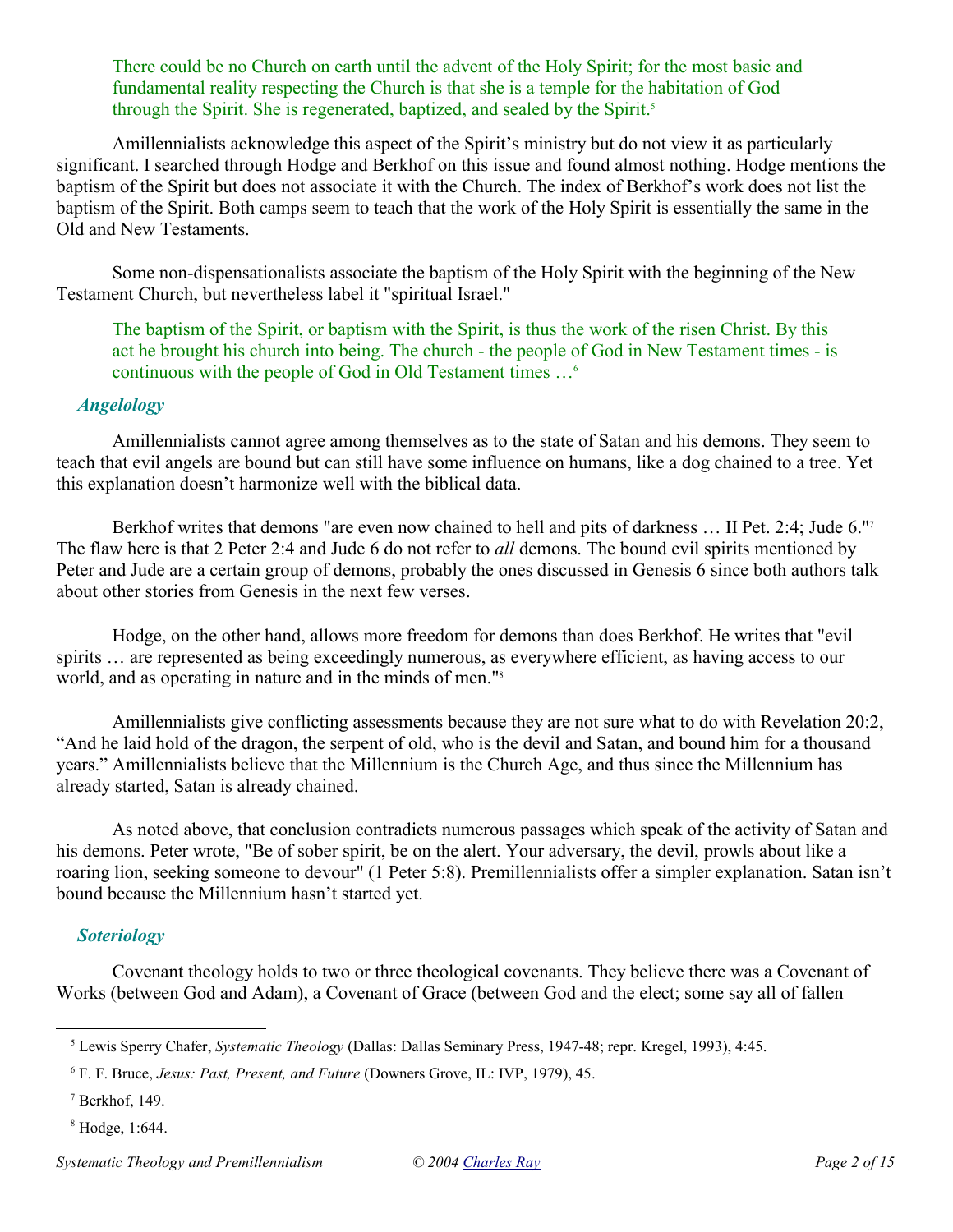humanity), and possibly a Covenant of Redemption (among the Members of the Godhead). None of these are found in the Bible. Concerning the Covenant of Works, Hodge states directly that it "does not rest upon any express declaration of the Scriptures."<sup>9</sup>

Covenant theologians (of which most are amillennialists) contend that the salvation of humans is the overriding theme of the entire Bible.10 They try to support this notion by claiming that (1) the Covenant of Grace is mentioned in various passages from Genesis to Revelation, and (2) the biblical covenants (Abrahamic, Davidic, New, *etc*.) are progressive revelations of the Covenant of Grace.

The covenant of grace, as it is revealed in the New Testament, is essentially the same as that which governed the relation of Old Testament believers to God.<sup>11</sup>

They try to prove their point by claiming that particular passages contain "covenant terminology," especially something on the order of "I will be your God, and you will be My people" (Gen. 17:7; Jer. 31:33; 2 Cor. 6:16; 1 Peter 2:9, 10).

Dispensationalists acknowledge the consistency of God's plan of salvation, but we disagree with the covenant theologian in seeing every phase (or dispensation) has having soteriological significance. In this regard, two covenants chiefly stand out – the Noahic and the Mosaic. In the Noahic Covenant, God promised He would never again flood the world as He had just done (Gen. 9:9-11). The Mosaic (or Sinaitic) Covenant focused on a way of life, not on eternal life.

Finally, dispensationalists assert that the overriding theme of the Bible is God's glory, which includes the salvation of man but is not limited to it.12 Other aspects of the Lord's creation and work that bring Him glory are (1) the good angels who praise Him, and (2) the final judgment on fallen angels and unbelieving people.

### *Ecclesiology*

This section will be discussed in four parts: the Origin of the Church, the Members of the Church, the Church and Israel, and the Church and the Kingdom.

*The Origin of the Church.* Non-premillennialists cannot agree among themselves as to how and when the Church started. Berkhof agrees with the Belgic Confession: "This Church has been from the beginning of the world …"13 However, he also believes that the "establishment of the covenant with Abraham marked the beginning of an institutional Church."<sup>14</sup>

Wayne Grudem, an historic (or covenant) premillennialist, contradicts himself in this matter, too. He gives this simple definition: "The church is the community of all believers for all time."15 In other words, the Church began with Adam. But later on when he writes about the Spirit giving spiritual gifts at Pentecost, he says that "happened in the early church."16 How could the activities of Acts 2 be described as taking place in the early

 $12$  This is not to say covenant theologians ignore the glory of God. Berkhof (272) wrote that the common aim of the Covenant of Works and the Covenant of Grace is to glorify God.

<sup>13</sup> Berkhof, 571.

<sup>14</sup> Ibid., 295.

<sup>16</sup> Ibid., 1018.

 $9$  Ibid., 2:117.

 $10$  If this is true, then covenant theologians have a very difficult time explaining how angels fit into God's grand plan.

<sup>&</sup>lt;sup>11</sup> Berkhof, 299, 300.

<sup>15</sup> Wayne Grudem, *Systematic Theology* (Grand Rapids: Zondervan, 1994), 853.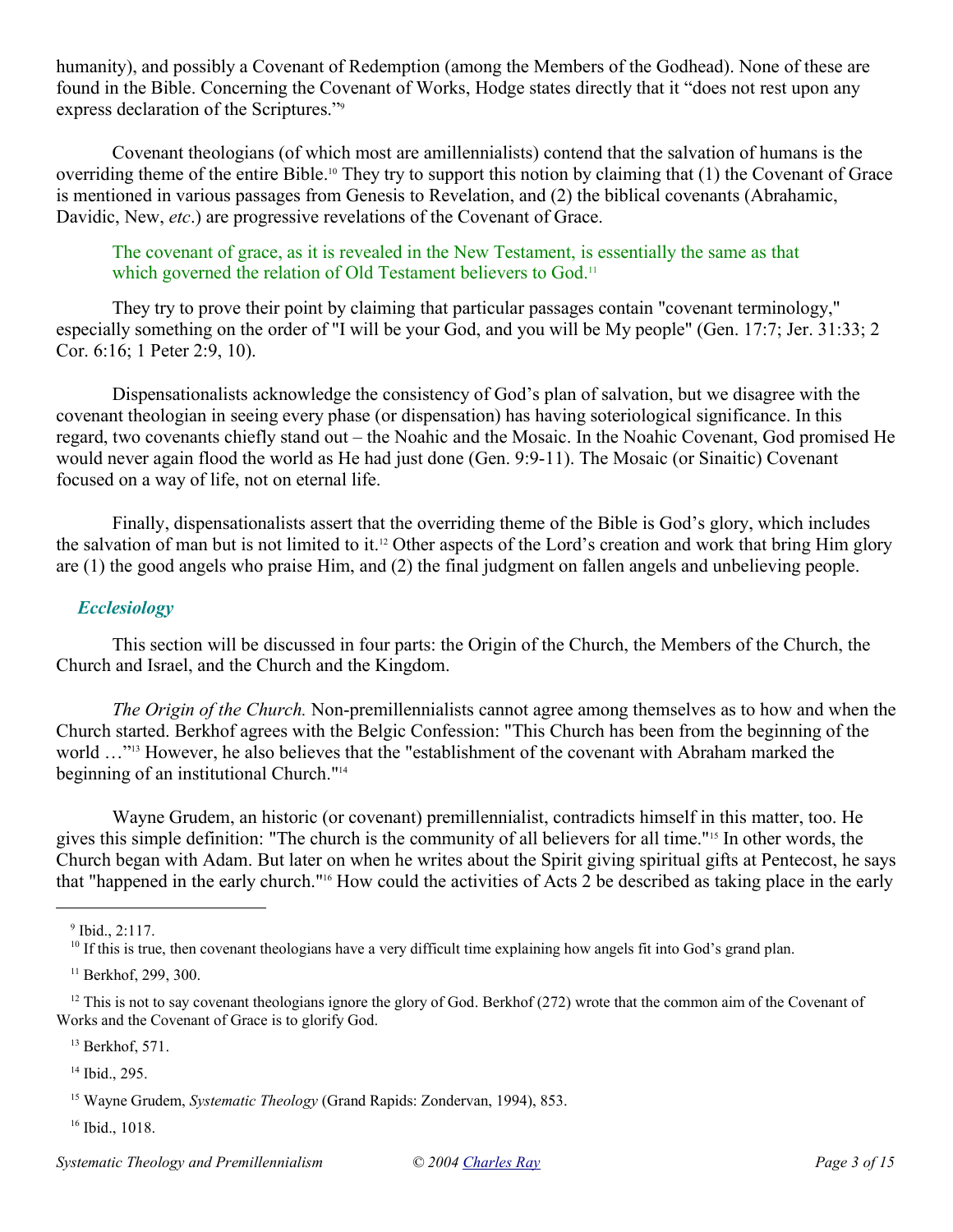years of the Church if the early years of the Church were actually in Genesis?

Dispensationalists have good reasons for believing that the Church did not commence until the pouring out of the Holy Spirit as detailed in Acts 2. This baptizing ministry of the Spirit was unknown until then (cf. 1 Cor. 12:13).

Nowhere in the Old Testament is the Church mentioned. This is supported by the fact that Paul classified the Church as a mystery.

If indeed you have heard of the stewardship of God's grace which was given to me for you; that by revelation there was made known to me the mystery, as I wrote before in brief. And by referring to this, when you read you can understand my insight into the mystery of Christ, which in other generations was not made known to the sons of men, as it has now been revealed to His holy apostles and prophets in the Spirit; to be specific, that the Gentiles are fellow heirs and fellow members of the body, and fellow partakers of the promise in Christ Jesus through the gospel, of which I was made a minister, according to the gift of God's grace which was given to me according to the working of His power.

To me, the very least of all saints, this grace was given, to preach to the Gentiles the unfathomable riches of Christ, and to bring to light what is the administration of the mystery which for ages has been hidden in God, who created all things; in order that the manifold wisdom of God might now be made known through the church to the rulers and the authorities in the heavenly places. (Eph. 3:2-10)

Whatever this mystery is, it was completely unknown before the time of Paul. He writes that it was "hidden in God" and "in other generations was not made known to the sons of men." The mystery, it turns out, is that the Jews and Gentiles are "fellow heirs," "fellow members," and "fellow partakers." These terms mean that Gentiles are equal participants with the Jews in the favoritism shown to them by Jehovah.

The word "fellow" is significant here. It comes from a translation of the Greek prefix  $\sigma$ w-, found in the front of all three words used in this verse (συγκληρονόμος, σύσσωμος, and συμμέτοχος). It's not that the Gentiles are second-class heirs, members, and partakers. They can now experience the exact same privileges that the Jews experience.

Amillennialists argue that "the body" of which the Gentiles are members was a body that existed previously. The Gentiles were merely added to it. But that is not how Paul explained it. He equates this body with the "one *new* man" (Eph. 2:15; emphasis added). So this body (which is the Church of course) is not old, it only recently came into being.<sup>17</sup>

Jesus' words in Matthew 16:18 are another indication the Church did not exist in Old Testament times. Christ said: "I will build [future tense] My church." It would seem odd to speak of the Church in the future tense if it were already under construction.

Peter noted that the pouring out of the Holy Spirit happened "at the beginning" (Acts 11:15). The beginning of what? The Church!

A number of verses suggest the Church could not have come into being until the death, resurrection, and

<sup>&</sup>lt;sup>17</sup> Amillennialists also look to the word  $\epsilon$ κκλεσια to fortify their contention that the Church was present in the Old Testament. They point to Acts 7:38 where Stephen talks about "the church in the wilderness" (only the KJV, RV, and RSV use "church" in this verse). But Stephen is not using ekklesia in the technical sense of "church" but in the general sense of "assembly." Amillennialists also point out that εκκλεσια is used in the LXX to identify a gathering of God's people. However, εκκλεσια did not have the meaning "church" in 200 BC.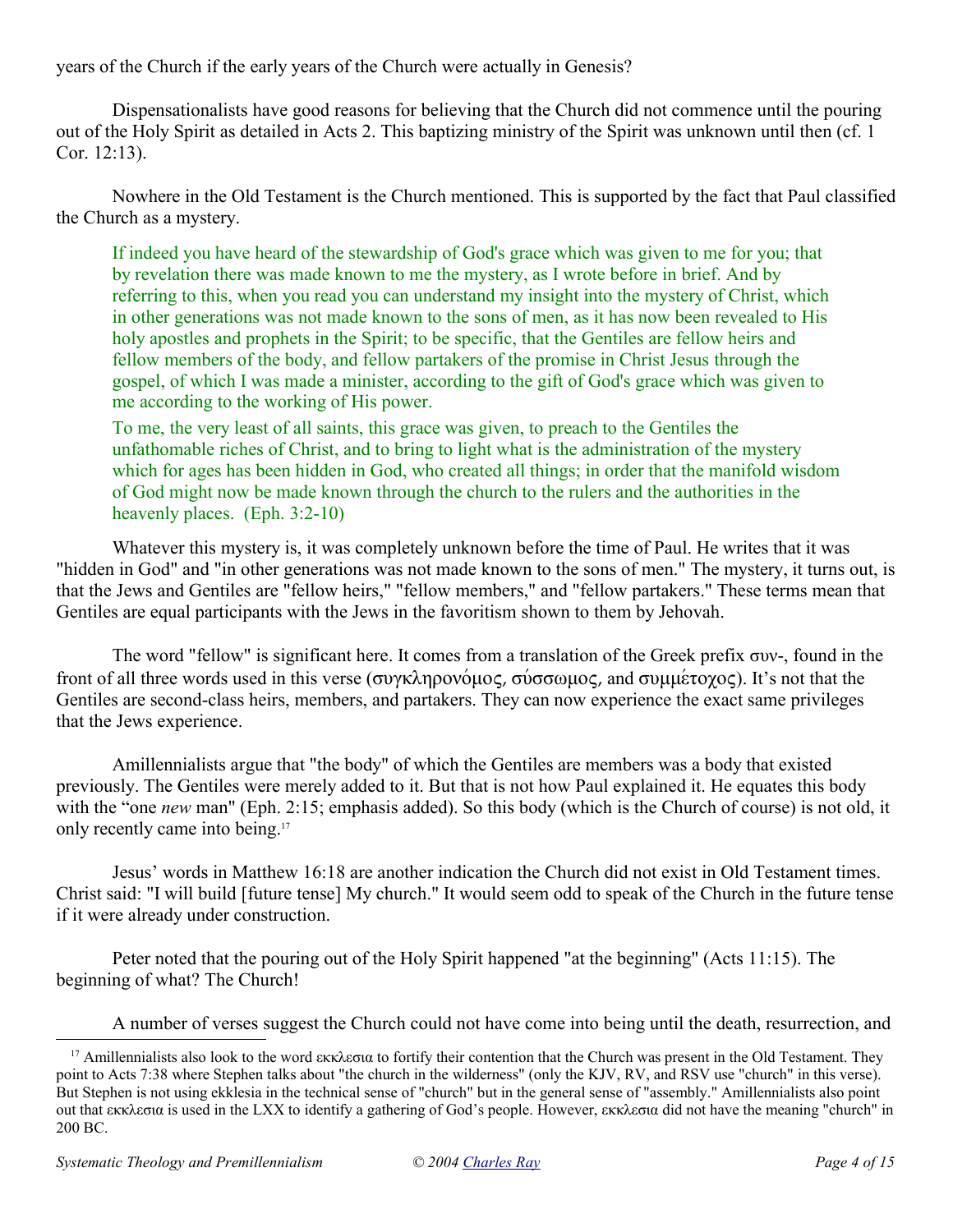ascension of Christ. Acts 20:28 is one example. In this farewell address to the Ephesian elders, Paul states that they should "shepherd the church of God which He purchased with His own blood." That is, the Lord did not obtain the Church (so to speak) until His crucifixion.

A number of other passages in Ephesians are crucial to our understanding of the beginning of the Church.

In chapter 1 Paul reveals that only *after* the Father raised the Son did He make "Him as head over all things to the church" (Eph. 1:19-22.

Ephesians 2:20 makes it plain that the foundation of the Church consists of Jesus and the apostles. A foundation is laid at the *beginning* of a project.

Ephesians 4:8-12 declares that the body of Christ could not be built up until Jesus provided spiritual gifts, and that couldn't happen until Christ ascended to the Father's right hand.

*The Members of the Church*. Covenant theologians practice infant baptism. This observance came about as a result of their belief that just as circumcision was the sign of the Old Covenant, so baptism is the sign of the New Covenant. Furthermore, since all male Jewish infants eight days old were circumcised, it stands to reason that children born to believing parents should be placed in the "covenant community" of the Church.

Some of Berkhof's statements, though, are at best confusing and at worst contradictory. He asserts that baptism "is intended only for properly qualified rational beings, namely, for believers and their children."18 By "children" I assume he is including infants – but are babies rational beings? And what does he mean by "qualified"?

Berkhof later admits: "Now it is perfectly true that the Bible points to faith as a prerequisite for baptism, Mark 16:16; Acts 10:44-48; 16:14, 15, 31, 34."<sup>19</sup> But on the same page just a few lines down he claims the Bible "nowhere lays down the rule that an active faith is absolutely essential for the reception of baptism."

The primary proof-text is Colossians 2:11, 12: "and in Him you were also circumcised with a circumcision made without hands, in the removal of the body of the flesh by the circumcision of Christ; having been buried with Him in baptism, in which you were also raised up with Him through faith in the working of God, who raised Him from the dead."

Much could be said in response to this connection between circumcision and baptism but only a few remarks will be given. Circumcision and baptism are too different from each other to consider them related. Infants were eligible for the rite of circumcision because of physical birth. People are eligible for baptism because of a spiritual birth. Infants are not mentally capable of understanding what is going on. Candidates for baptism must have exercised faith in Christ. Circumcision was an external sign that this male baby is a Jew. Baptism is an external symbol for something that has already happened internally.

It seems clear from the New Testament that only those who acknowledge that they are sinners and trust Christ for their salvation are entitled to baptism.

*The Church and Israel*. The relationship between the Church and Israel is perhaps the key issue that distinguishes premillennialism from other forms of millennialism. Fruchtenbaum summarizes the viewpoints

 $18$  Berkhof, 631.

<sup>19</sup> Ibid., 637.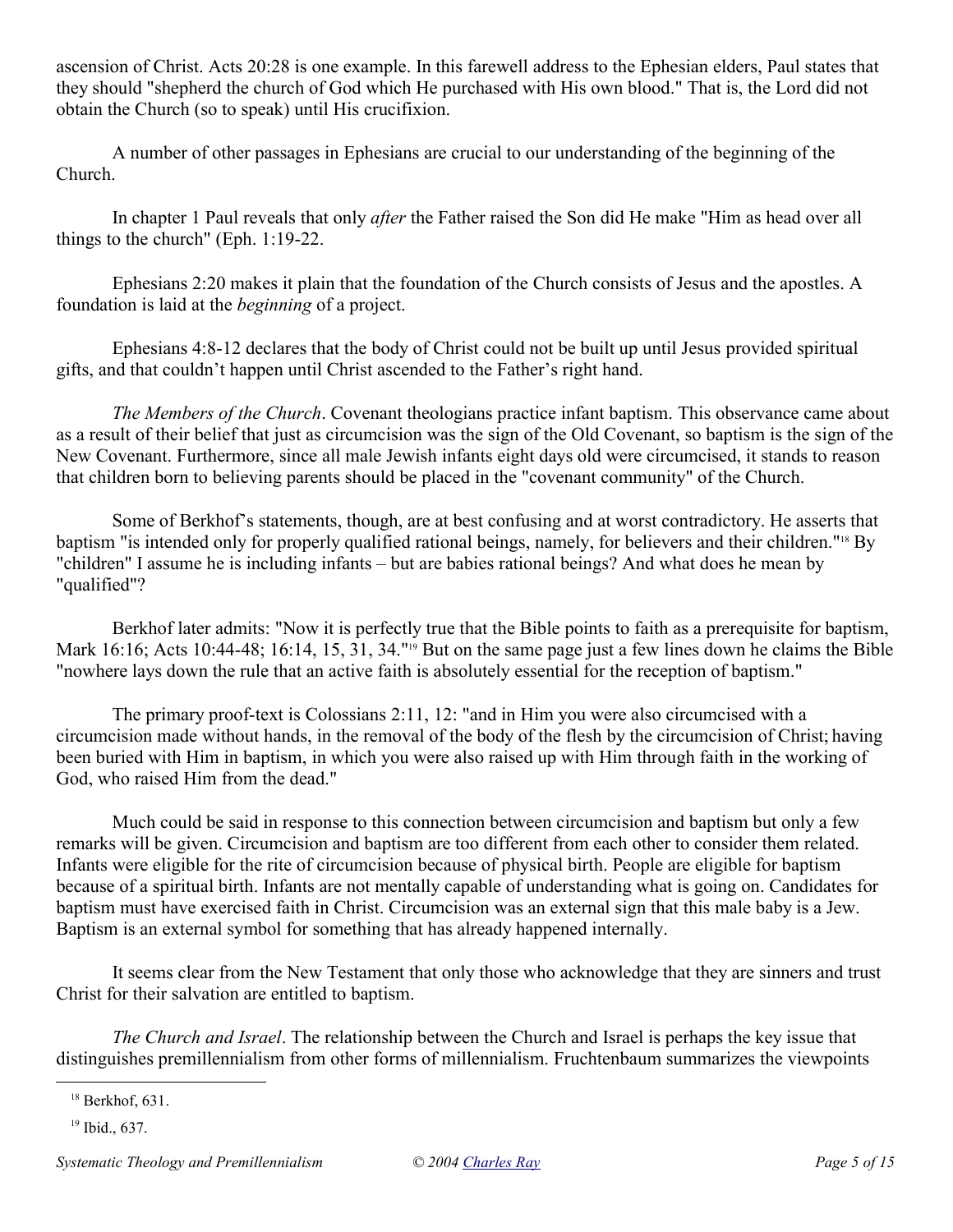nicely.

## Covenant Premillennialism believes in both a national salvation and a national restoration of Israel. Postmillennialism believes in a national salvation, but not a national restoration of Israel. Amillennialism rejects both.<sup>20</sup>

One can see from that quote that this issue is rather complex. That those in a certain camp sometimes disagree among themselves further complicates things. Let's take covenant premillennialism as an example of what happens when the line between Israel and the Church is blurred.

Covenant premillennialism appears to teach that the Church has replaced Israel for now, but there will be a distinction between them during the Millennial Kingdom.21 Like all debates concerning theology or the Bible, this one boils down to hermeneutics.

Covenant premillennialist George Ladd declares that the New Testament should be used to *reinterpret* some passages in the Old Testament.

Paul's use of the Old Testament is not so much to seek a one-to-one equating of prophecy and fulfillment as to place the new redemptive events squarely in the stream of Old Testament redemptive history. This leads him to find in the Old Testament meanings that do not readily appear in the quotations in their Old Testament setting. Thus he can apply to the church quotations that in the Old Testament refer only to Israel (Rom. 9:25-26; cf. Hos. 2:23; 1:10). This cannot be labeled a manipulation or misuse of the Old Testament. … Jesus … is the Messiah foretold in the Old Testament, and that the people of the Messiah are the true people of God, continuous with the Israel of the Old Testament. The church is in fact the true Israel of God.

Therefore the Old Testament must be read in the light of its fulfillment in Christ with the illumination of the Holy Spirit … the Spirit enables the believer to understand from the Old Testament the meaning of the redemptive event wrought in history in Jesus Christ. The new understanding of the Old Testament is controlled by the event of Jesus Christ.<sup>22</sup>

LaSor contends that there is only one distinction between Israel and the Church, and that has to do with chronology.

There is a sense in which the church is *not* Israel. Most obvious, of course, is the simple chronological fact that the church exists this side of Calvary, and Israel in the Old Testament was on the other side, before Calvary was a historical event.<sup>23</sup>

Notice he has to specify that it was the Israel of the *Old* Testament, as opposed to the Israel of the *New* Testament.

LaSor then pursues two lines of evidence to prove that the Church is indeed Israel. Those two lines are (1) the similarities between the two entities, and (2) some passages which supposedly demonstrate that the Church is (for now at least) Israel.

Some of the similarities he sees are that both are a people called out of the nations by God, both were redeemed by God's work of redemption, both were given the Law (to Israel on stone, and to the Church in our hearts), both are called a kingdom of priests, both have Jesus as their Messiah, and both look forward to a day

<sup>&</sup>lt;sup>20</sup> Arnold G. Fruchtenbaum, *Israelology: The Missing Link in Systematic Theology* (Tustin, CA: Ariel Ministries, 1996), 314.

<sup>21</sup> Most of this section is based on Fruchtenbaum's *Israelology*.

<sup>22</sup> George E. Ladd, *A Theology of the New Testament* (Grand Rapids: Eerdmans, 2002, rev. ed.), 433, 434.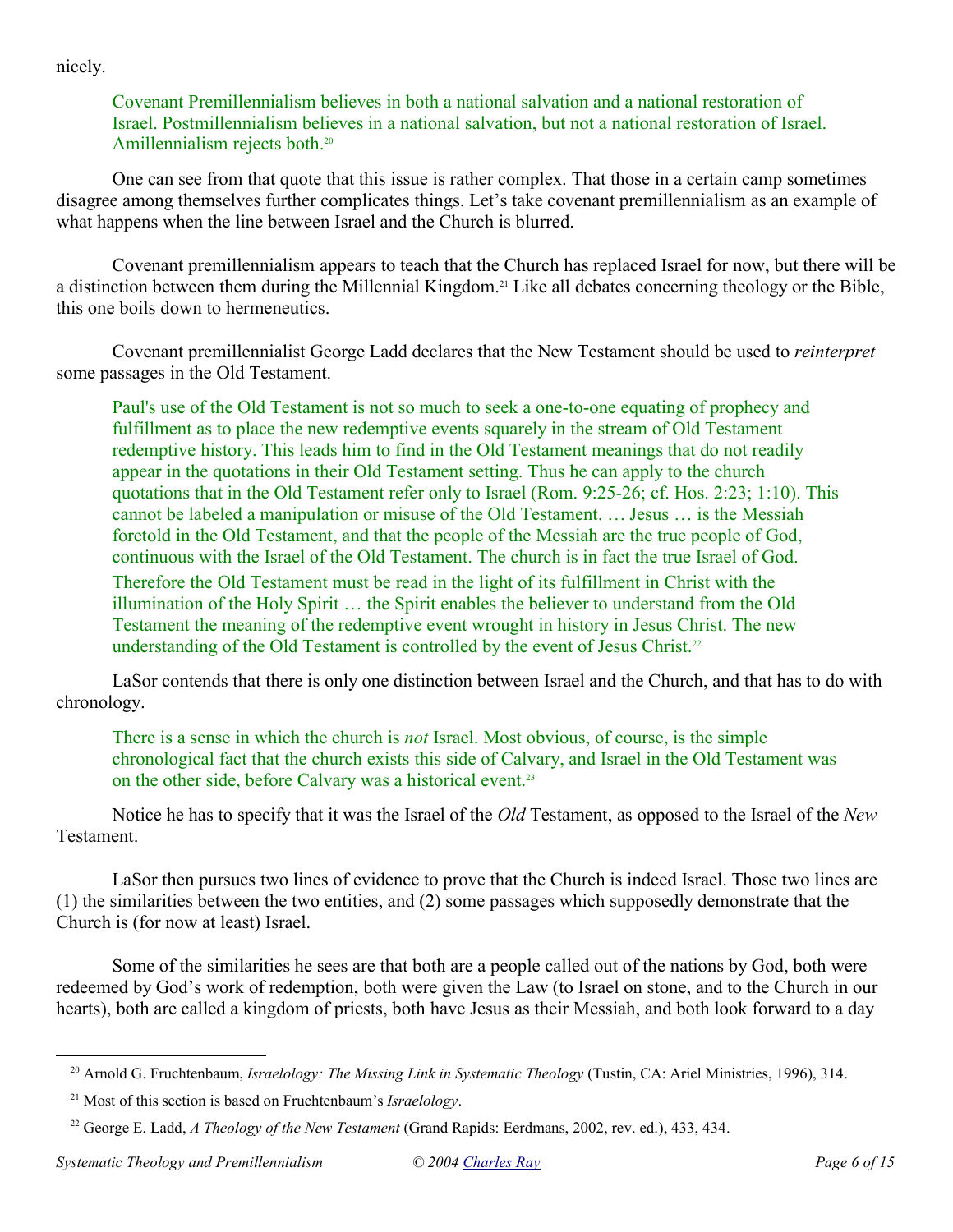when the Son of David will reign in righteousness.<sup>24</sup> None of these factors are of any consequence because similarity does not mean identity.

The passages LaSor utilizes to buttress his thesis are the same ones used by virtually all covenant theologians – Romans 9:4-8, Galatians 6:15, 16, and Ephesians 2:11-19.

Romans 9:4-8 reads,

… who are Israelites, to whom belongs the adoption as sons and the glory and the covenants and the giving of the Law and the temple service and the promises, whose are the fathers, and from whom is the Christ according to the flesh, who is over all, God blessed forever. Amen. But it is not as though the word of God has failed. For they are not all Israel who are descended from Israel; neither are they all children because they are Abraham's descendants, but: "through Isaac your descendants will be named." That is, it is not the children of the flesh who are children of God, but the children of the promise are regarded as descendants.

LaSor is correct that in this passage Paul is speaking of two groups, namely, physical Israel and spiritual Israel. The problem is LaSor goes beyond the evidence and concludes Paul is equating spiritual Israel with the Church. But notice the context. For the next several verses in Romans 9 Paul writes about people and events from the *Old* Testament, not from the *New* Testament.

Moo concludes the second use of "Israel" in verse 6 does not refer to the Church because …

(1) Verses 1-5 establish the parameters within which Paul's language of Israel in Rom. 9-11 must be interpreted, and these verses focus on ethnic Israel. Throughout these chapters, Paul carefully distinguishes between Israel and the Jews on the one hand and the Gentiles on the other. Only where clear contextual pointers are present can the ethnic focus of Israel be abandoned. (2) Paul explains v. 6b in vv. 7-13 with examples of God's selection of his people from *within* ethnic Israel. (3) Verses 27-29, which, as we have seen, relate closely to vv. 6-13, feature OT quotations that focus on the idea of the remnant — again, a group existing within ethnic Israel. The "true Israel" in v. 6b, therefore, denotes a smaller, spiritual body *within* ethnic Israel rather than a spiritual entity that overlaps with ethnic Israel. Paul is not saying "it is not *only* those who are of Israel that are Israel," but "it is not *all* those who are of Israel that are Israel."<sup>25</sup>

Galatians 6:15, 16 reads,

For neither is circumcision anything, nor uncircumcision, but a new creation. And those who will walk by this rule, peace and mercy be upon them, and upon the Israel of God.

Non-dispensationalists make much of the phrase "the Israel of God," claiming it is another name for the Church.

… like all Covenant Theologians, [LaSor] ignores that there are two groups mentioned in the passage: the *them* and *the Israel of God*. As has been shown before, there is no textual or contextual reason to depart from the primary meaning of kai, which means "and," or to resort to a secondary meaning of "even." The *them* refers to the Gentile believers to and of whom Paul had been writing throughout the epistle. The *Israel of God* refers to Jewish believers specifically and

<sup>23</sup> William S. LaSor, *Israel: A Biblical View* (Grand Rapids: Eerdmans, 1976), 85. Emphasis in original.

<sup>&</sup>lt;sup>24</sup> Ibid., 94, 95.

<sup>&</sup>lt;sup>25</sup> Douglas J. Moo, *The Epistle to the Romans* (Grand Rapids: Eerdmans, 1996; NICOT), 574. Emphasis in original.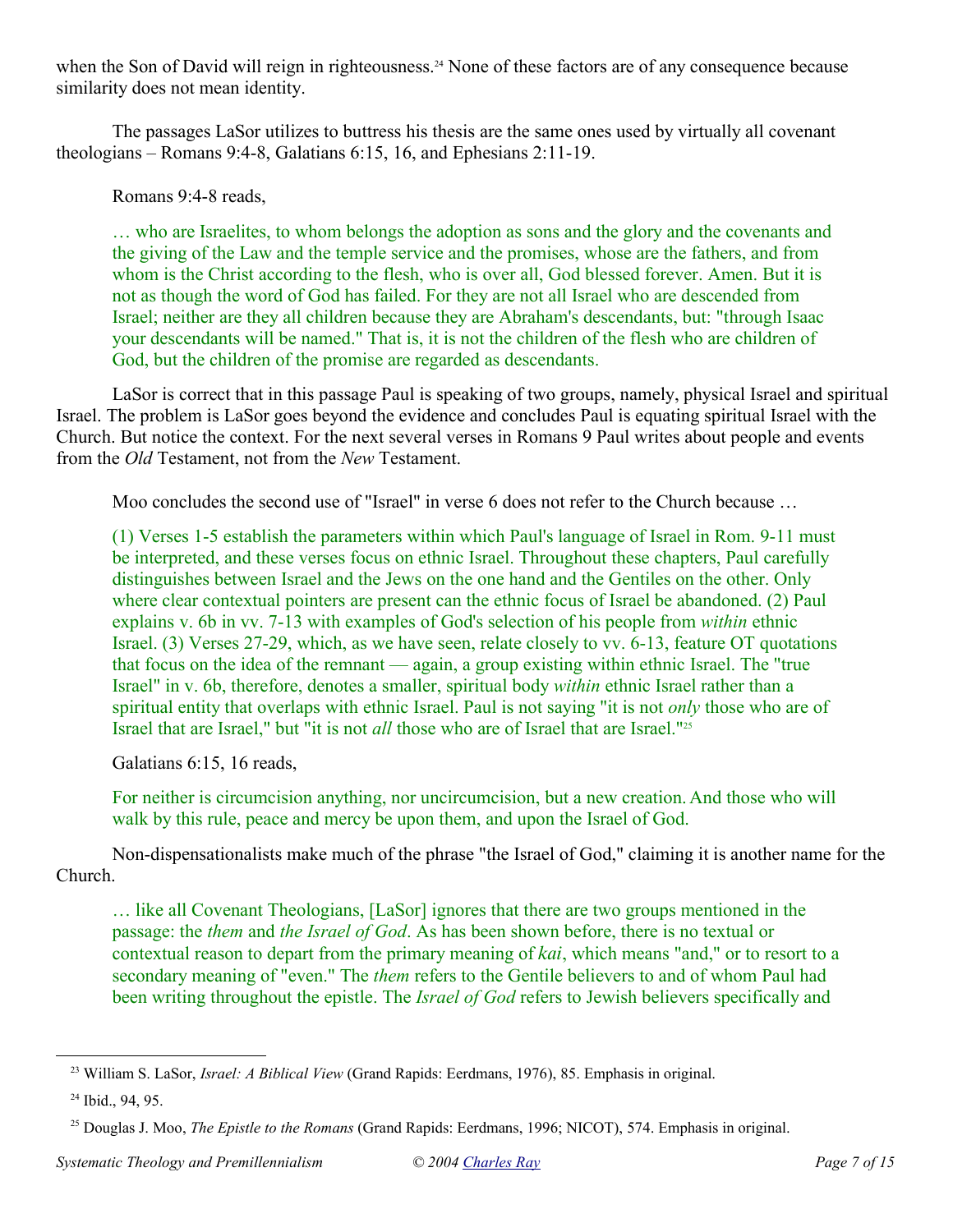not to the Church at large. There is no exegetical reason to make the Israel here a reference to the Church.<sup>26</sup>

Dispensationalist Earl Radmacher adds,

Whether the *kai* is taken as a simple copulative joining two different groups or whether the "Israel of God" is singled out from the total group (which interpretation seems more likely) it nevertheless distinguishes between Jewish believers and Gentile believers in the church.

Thus, the grammar alone presents a strong argument for the distinction. There are other arguments, however, which add great strength to this interpretation. The context of Galatians is favorable to the idea of singling out the true Jews for special mention. The apostle's argument is with the Judaizers ...

After attacking these Jews, who would be considered Israel after the flesh, it is perfectly logical for Paul, when extending his blessing, to recognize those Jews who had left this legalism and were following the rule of the new creation, the *ekklesia.* Thus, he clarified to the Gentiles that he was not attacking Jews as such, and, likewise, he expressed his love for his "brethren according to the flesh."

Surely, if the New Testament wanted to equate the *ekklesia* and Israel, it would have done so plainly, and in many places, for the term *Israel* is used frequently throughout.<sup>27</sup>

Scholars of every stripe agree that the vast majority of occurrences of "Israel" in the New Testament refer to ethnic Israel, yet some want to make an exception for Galatians 6:16 with no compelling reason for doing so.

A third passage covenant theologians emphasize in equating Israel and the Church is Ephesians 2:11-19,

Therefore remember that formerly you, the Gentiles in the flesh, who are called "Uncircumcision " by the so-called "Circumcision," which is performed in the flesh by human hands -- remember that you were at that time separate from Christ, excluded from the commonwealth of Israel, and strangers to the covenants of promise, having no hope and without God in the world.

But now in Christ Jesus you who formerly were far off have been brought near by the blood of Christ. For He Himself is our peace, who made both groups into one and broke down the barrier of the dividing wall, by abolishing in His flesh the enmity, which is the Law of commandments contained in ordinances, so that in Himself He might make the two into one new man, thus establishing peace, and might reconcile them both in one body to God through the cross, by it having put to death the enmity.

AND HE CAME AND PREACHED PEACE TO YOU WHO WERE FAR AWAY, AND PEACE TO THOSE WHO WERE NEAR; for through Him we both have our access in one Spirit to the Father. So then you are no longer strangers and aliens, but you are fellow citizens with the saints, and are of God's household.

In this quote from amillennialist Robert Reymond, note that he (1) mentions the similarity between Israel and the Church, and (2) stresses the soteriological nature of the Church.

And Gentiles who come into this *ekklesia,* as Paul would later declare, "have been brought near" to the "commonwealth … of Israel" and Israel's "covenants of promise" (Eph. 2:12-13), and … with elect Jews are God's "new man" (Eph. 2:14-16). Jesus' *ekklesia* then is the true New Testament "assembly of the Lord" and thus the continuing expression of that spiritual "Israel" within Old Testament national Israel of which Paul speaks (Rom. 9:6). That is to say, just as

<sup>26</sup> Fruchtenbaum, 252. Italics in original.

<sup>27</sup> Earl D. Radmacher, *The Nature of the Church* (Hayesville, NC: Schoettle Publishing, 1996), 184, 185. Italics in original.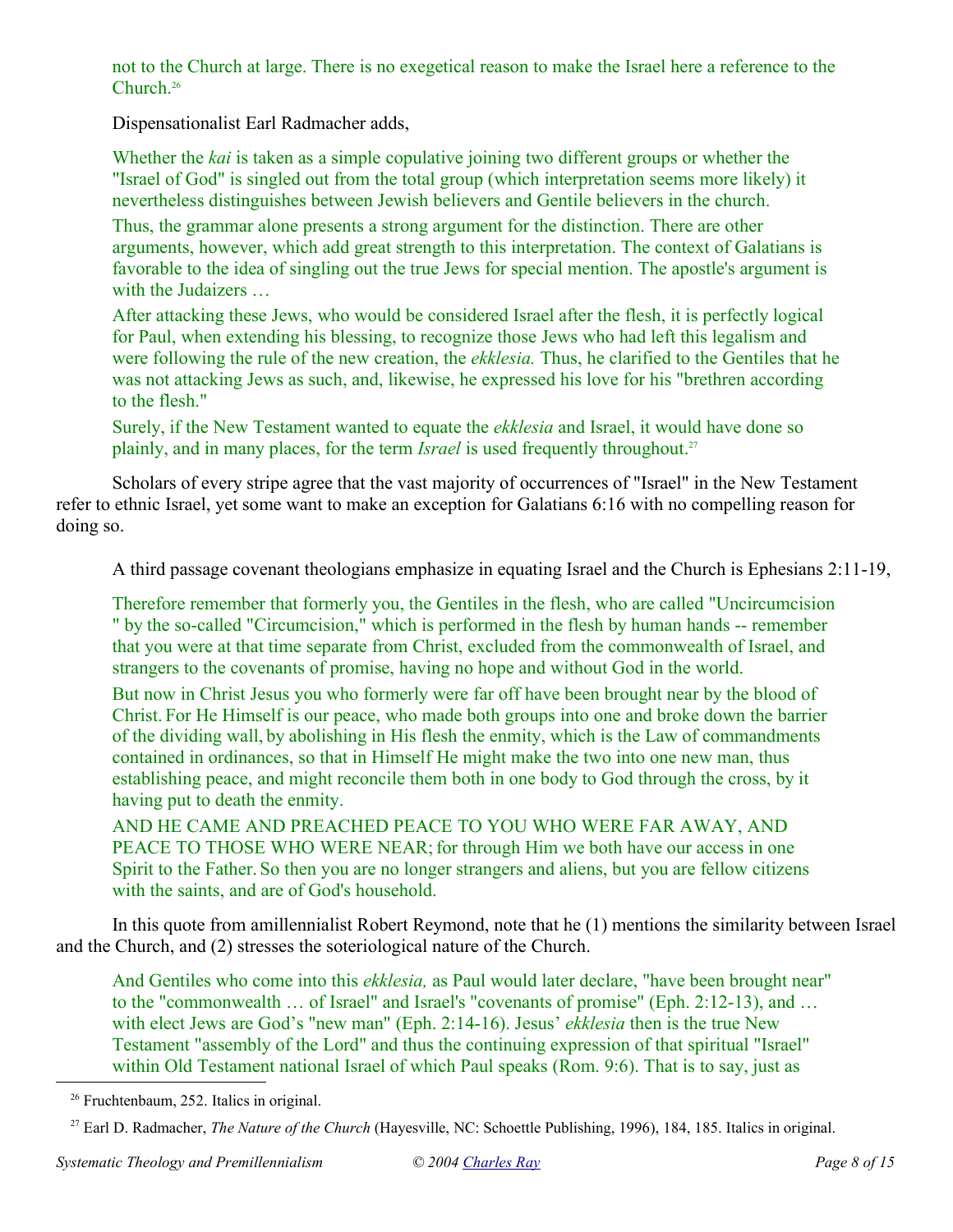there was a true spiritual "Israel" within Old Testament national Israel, so also Jesus' *ekklesia,* as the Israel of God exists within professing Christendom. And just as Old Testament Israel was God's national theocratic kingdom, so also Jesus' *ekklesia* is God's soteric theocratic kingdom with Messiah as its sovereign and its members responsible to obey their Sovereign's every command (Matt. 28:20).<sup>28</sup>

But this passage does not state that Gentiles are now within the covenants of Israel, for the Church (the "one new man," v. 15) never was a party to the covenants. No passage of Holy Writ mentions a covenant between God and the Church.

After explaining that there is no difference between the two Greek words for "new" (καινο and νεο),<sup>29</sup> Hoehner gives the natural interpretation of Ephesians 2.

In the present context  $\kappa a v$  is used to show that Christ has created a whole new person entirely different from the two former persons, namely, Jews and Gentiles. It is not that Gentiles become Jews as Gentile proselytes did in pre-NT times nor that Jews become Gentiles, but both become "one new person" or "one new humanity," a third entity. … The new corporate person, who is called "one body" … in verse 16, refers to the church. … This coincides with Paul's admonition not to offend three groups of people: the Jews, the Greeks/Gentiles, and the church of God (1 Cor 10:32). The Jews and the Greeks/Gentiles are presented as unconverted and the church is that which is composed of Jewish and Gentile believers. They are not Jews or Gentiles but a body of Christians who make up the church.<sup>30</sup>

Even Barth admits,

Correspondingly, when in Eph 2:15 Christ is called creator and creates a person, then the term "one new man" must mean a person distinct from Christ. No other person can be meant than the "bride of Christ." While this bride is never explicitly named the New Eve, she is identified as the church in Eph. 5:23-32 (cf. II Cor 11:2) or as the people or property of God in 1:14.<sup>31</sup>

Finally, it should be noted that the definition amillennialists have for the Church conflicts with their position as to when it started. Amillennialist Bruce Milne defines the Church as the "total people of God spread through all the ages, the total company of the elect."<sup>32</sup> I assume that "all the ages" would go back at least as far as Abraham, and maybe even to Adam.

It is no surprise, then, that Berkhof believes that at the time of the exodus it was the Church that was coming out of Egypt. He writes that "the whole nation constituted the Church."33 The problem is most of those people were not believers as shown by the fact that they were eager to make a golden calf!

As this section reveals, Israel and the Church are completely distinct entities.

*The Church and the Kingdom*. Amillennialists and postmillennialists perceive very little difference

<sup>&</sup>lt;sup>28</sup> Robert L. Reymond, *A New Systematic Theology of the Christian Faith* (Nashville: Thomas Nelson, 1998, 2<sup>nd</sup> ed., revised and updated), 824, 825.

<sup>&</sup>lt;sup>29</sup> A previous generation of scholars held these two words were not synonyms, but that they are used in Ephesians 4:24 and Colossians 3:10 interchangeably suggests they are synonymous.

<sup>30</sup> Harold W. Hoehner, *Ephesians* (Grand Rapids: Baker, 2002), 378-380.

<sup>31</sup> Markus Barth, *Ephesians 1-3* (New York: Doubleday, 1974), 309.

<sup>32</sup> Bruce Milne, *Know the Truth* (Downers Grove, IL: IVP, 1998, rev. ed.), 265.

<sup>33</sup> Berkhof, 570.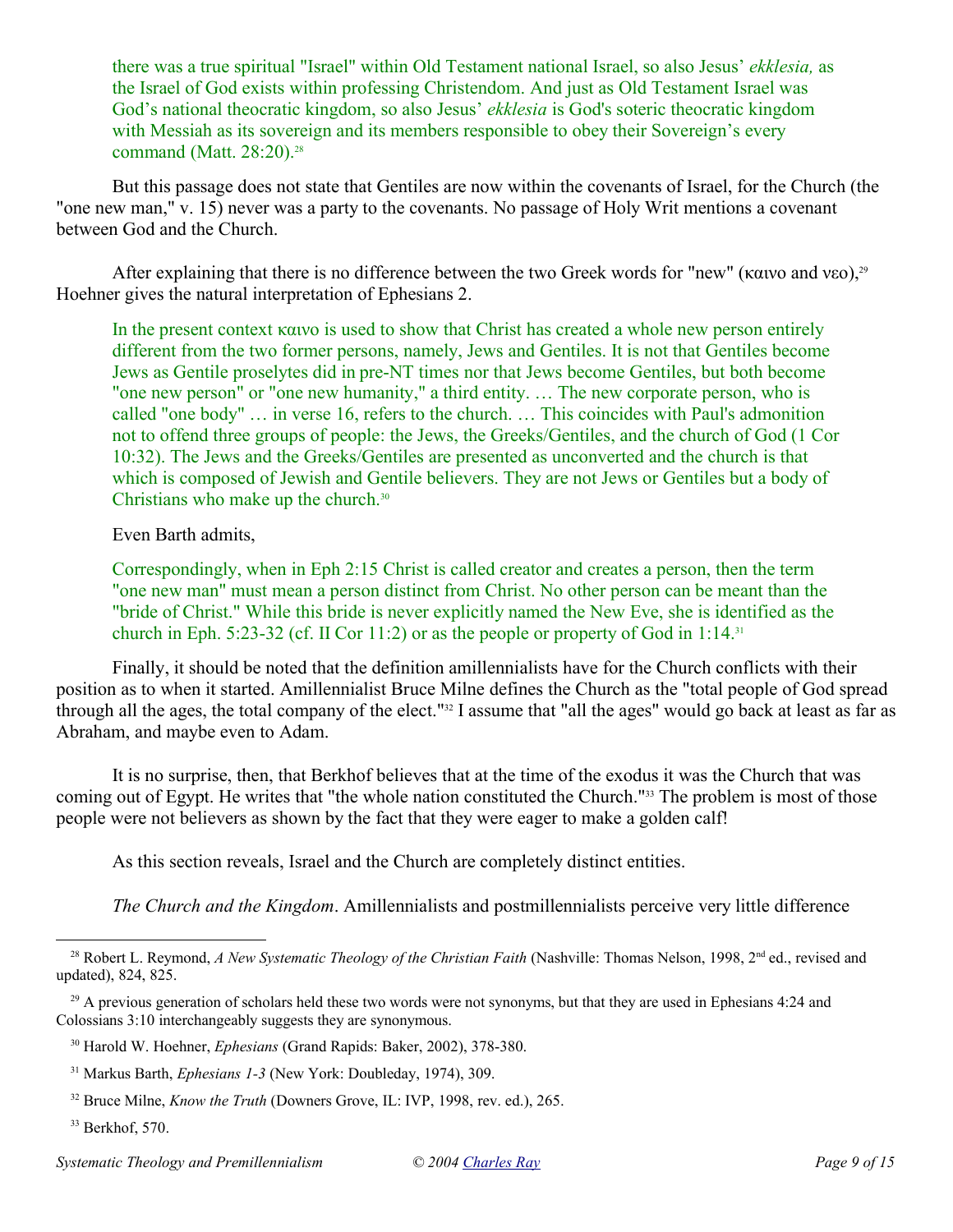between the Church and the Kingdom, and since they believe the Church is the "new" (or "true") Israel, the Church, the Kingdom, and Israel are essentially the same.

One reason Berkhof puts forth to demonstrate the intimate relationship between the Church and the Kingdom has to do with the fact that Christ is the head of the Church. He claims that the word head "as applied to Christ, is in some cases practically equivalent to 'King.'"34 He cites these passages: 1 Corinthians 11:3; Ephesians 1:22, 5:23.

If we were to apply Berkhof's reasoning to the other parts of 1 Corinthians 11:3 and Ephesians 5:23, the result would be nonsense. Do we want to set up the husband as "king" over his wife?

Too, amillennarians have no adequate explanation for the Kingdom promises to Israel found in the Old Testament. Most of them hold to one of the following two methods.

The first method is to spiritualize those promises. They are either being fulfilled in the Church, or will be fulfilled in heaven. Calvin proposed this view in his *Institutes*.

The ground of controversy is this: our opponents hold that the land of Canaan was considered by the Israelites as supreme and final happiness, and now, since Christ was manifested, typifies to us the heavenly inheritance; whereas we maintain that, in the earthly possession which the Israelites enjoyed, they beheld, as in a mirror, the future inheritance which they believed to be reserved for them in heaven.<sup>35</sup>

One promise in the Hebrew Scriptures is that Israel will be regathered. The Lord declared to Ezekiel (Eze. 37:21): "Behold, I will take the sons of Israel from among the nations where they have gone, and I will gather them from every side and bring them into their own land." Keil and Delitzsch believe this passage

is not to be taken literally, but symbolically or typically, and that we are not to expect it to be literally fulfilled.

We are forced to this conclusion by the fact that, through the coming of Christ, and the kingdom of heaven which began with Him, the idea of the people of God has been so expanded, that henceforth not the lineal descendants of Abraham, or the Jewish nation merely, but the church of confessors of Jesus Christ, gathered together out of Israel and the Gentiles, has become the people of God, and the economy of the Old Testament has ceased to constitute the divinely appointed from of the church of God.<sup>36</sup>

A second method to get around the Kingdom promises is assert that they were conditional and thus Israel has forfeited them by her disobedience. The short answer to that is simply to ask, how many of us deserve our salvation?

Amillennialist R. V. G. Tasker is stark in his comments on Matthew 21:35-43.

Because of this rejection of Jesus the Messiah, which came as the climax of a long series of rejections of the prophets God had sent to it (Mtt. 21:35, 36), the old Israel as such would forfeit the right to receive the blessings appertaining to the kingdom of God. These blessings would in consequence be made available to a less exclusive people of God which would contain men of all

 $34$  Ibid., 406.

<sup>35</sup> John Calvin, *Institutes of the Christian Religion* (Logos version), II, xi, 1.

<sup>36</sup> C. F. Keil and Franz Delitzsch, *Commentary on the Old Testament* (E-sword version).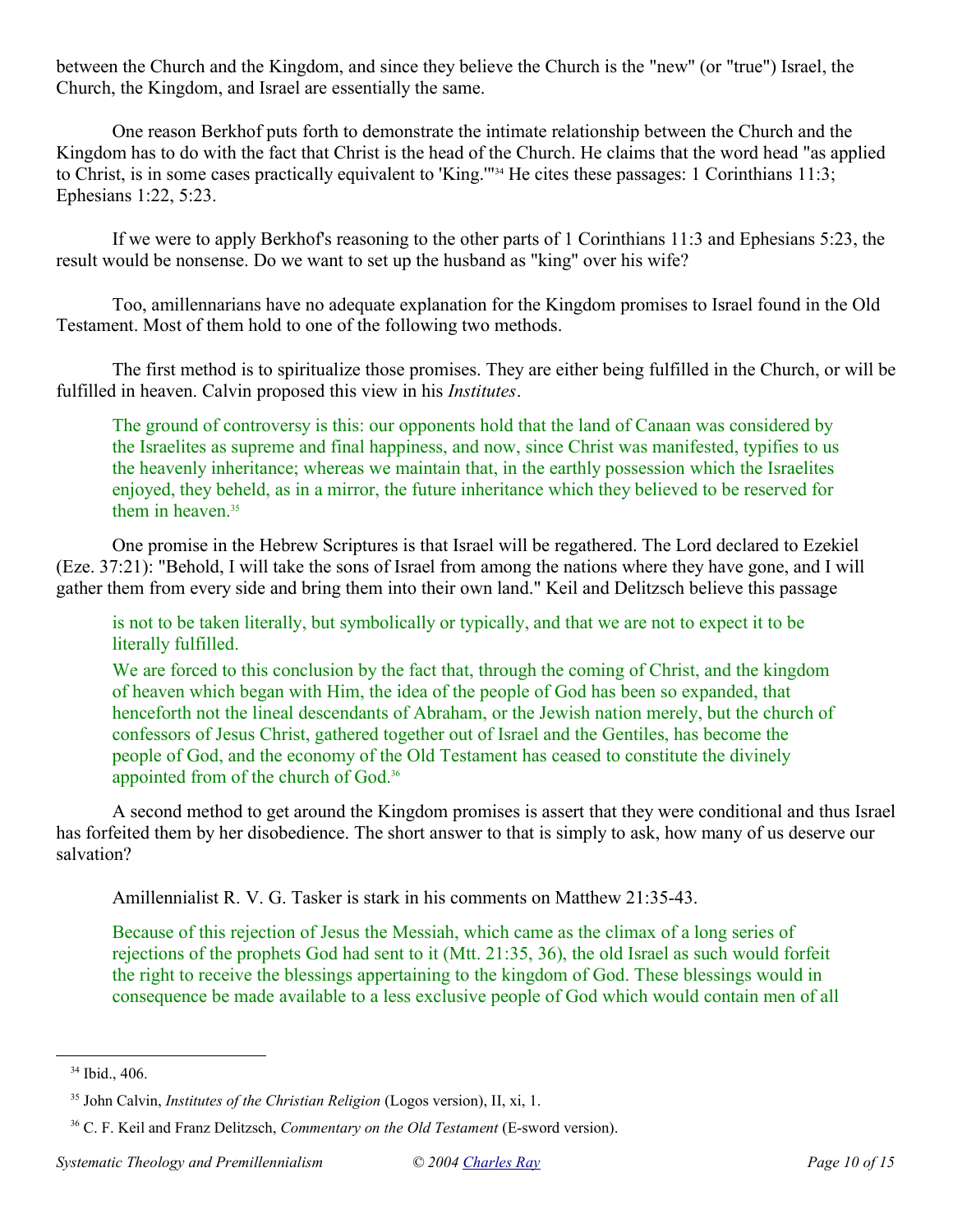races and nations (Mtt. 21:43); and the murderers of God's Son would themselves be destroyed  $(Mtt. 21:41).<sup>37</sup>$ 

Postmillennialists utilize many of the same anti-Semitic arguments. Boettner speaks for many postmillennialists when he postulates …

In or about the spring of the year 30 A.D., the mass of those who then called themselves Israelites ceased to be such … having forfeited their citizenship in the commonwealth of Israel by refusing to accept the Messiah.<sup>38</sup>

Here is Hodge's opinion.

The literal interpretation of the Old Testament prophecies relating to the restoration of Israel and the future kingdom of Christ, cannot by possibility be carried out …<sup>39</sup>

In comparing and contrasting amillennialism and postmillennialism, Walvoord writes,

Some amillenarians such as Prof. William Hendricksen and some conservative postmillenarians such as Charles Hodge hold that Israel's promises of blessings will be fulfilled to those of Israel in the flesh who come to Christ and become part of the Christian church. The promises are to be fulfilled, then, to Israel, but to Israel in the church. Hodge takes this as a final triumph of the gospel and even envisions some regathering of Israel for this purpose. Under both of these forms of interpretation, no post-advent kingdom is required to fulfill Israel's promises. All will be fulfilled in the present age.

It is clear, however, to all that many of the promises cannot be literally applied to present earth conditions. Two expedients are followed by the amillenarian and postmillenarian interpretation. Some promises are cancelled as having been conditional in the first place. Others are spiritualized to fit the pattern of the present age. This interpretation is based upon a somewhat contradictory set of principles. One view is that the promises to Israel were never intended to be taken literally and hence are rightly spiritualized to fit the church. The other is that they were literal enough, but cancelled because of Israel's sin. The concept of Israel prevailing among amillenarians and postmillenarians is therefore confused and inherently contradictory. There does not seem to be any norm or central consistency except in their denial of a political and national future for Israel after the second advent. What unity exists in their system rests upon this denial.<sup>40</sup>

Once all of the factors are considered, it makes the most sense to understand the Scriptures as teaching that the Kingdom promises to Israel still apply, and will be fulfilled during the 1000-year Millennial reign of Christ on earth.

In this section on ecclesiology, we have examined the Origin of the Church, the Members of the Church, the Church and Israel, and the Church and the Kingdom. The consistent use of a literal hermeneutic leads to the conclusion that the Church began in Acts 2, the Members are those who have trusted Christ as their Savior, the Church and Israel are two distinct entities, and the Church has not taken over the Kingdom promises to Israel.

# *Eschatology*

It goes without saying that the greatest disparity among premillennialism, amillennialism, and postmillennialism is in the area of eschatology. Premillennialists alone consistently use a literal hermeneutic.

<sup>39</sup> Hodge, 3:809.

<sup>37</sup> R. V. G. Tasker, *The Gospel According to St. Matthew* (Grand Rapids: Eerdmans, 1961; TNTC), 204.

<sup>38</sup> Loraine Boettner, *The Millennium* (Philadelphia: The Presbyterian and Reformed Pub. Co., 1964), 318.

<sup>40</sup> John F. Walvoord, "Millennial Series: Part 11: The Theological Context of Premillennialism" (*BibSac* 108:431), 278, 279.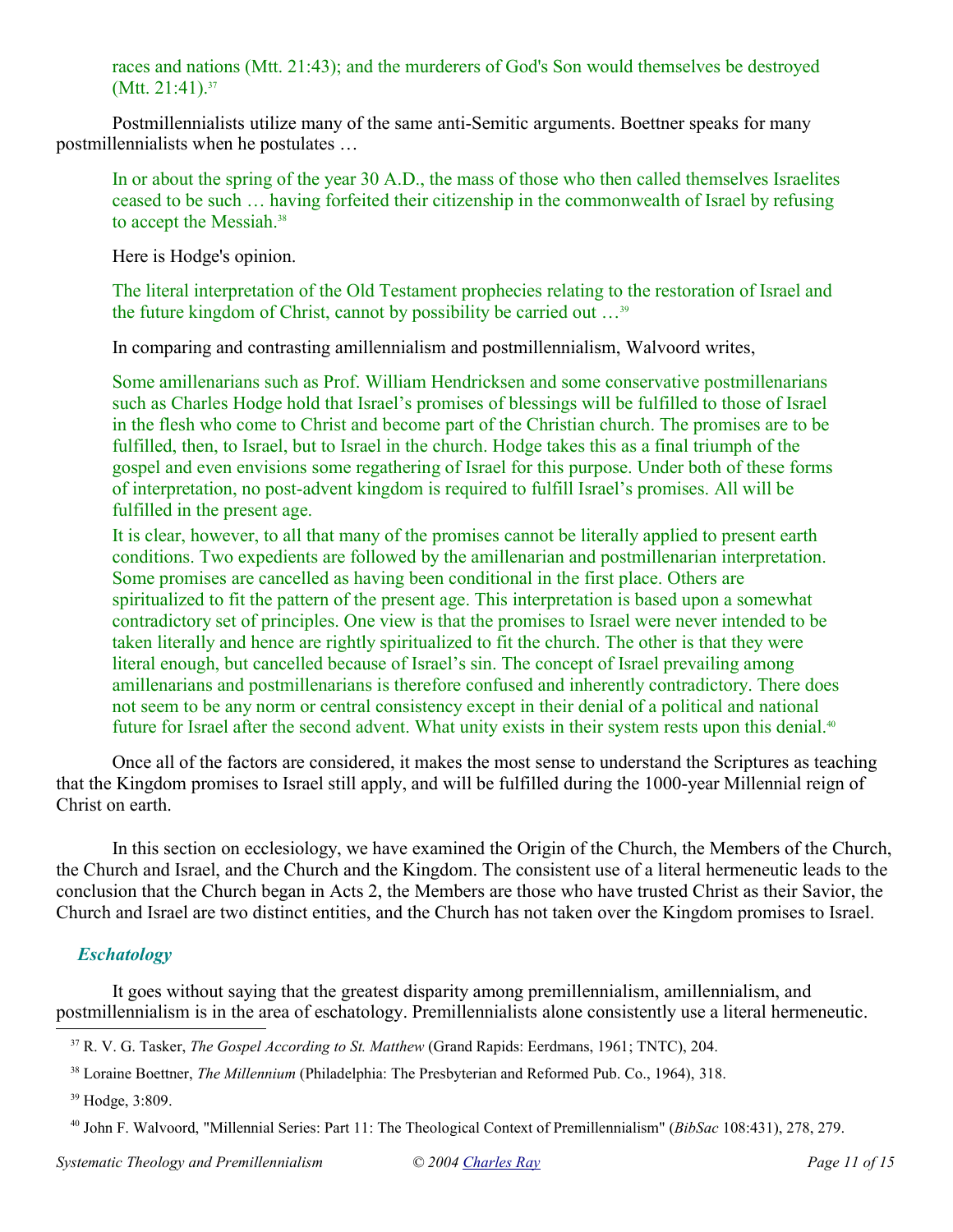Amillennialists and postmillennialists believe Jesus will literally return,<sup>41</sup> yet, because the way their theological system functions, they are forced to spiritualize His 1000-year Kingdom and the Tribulation.

Anthony Hoekema tries to clarify the amillennialist position.

The term *amillennialism* is not a happy one. It suggests that amillennialists either do not believe in any millennium or that they simply ignore the first six verses of Revelation 20, which speak of a millennial reign. Neither of these two statements is true. … it is true that amillennialists do not believe in a literal thousand-year earthly reign which will follow the return of Christ ... amillennialists believe that the millennium of Revelation 20 is not exclusively future but is now in process of realization.<sup>42</sup>

Hoekema clearly believes Christ's Kingdom has already started. One reason offered for this conclusion is Revelation 20 does not follow Revelation 19 chronologically. "Rather, Revelation 20:1 takes us back once again to the beginning of the New Testament era."43 Furthermore, it is assumed that Christ took the Davidic throne at His ascension. In regard to Revelation 20:4-6, Hoekema writes,

There is no indication in these verses that John is describing an earthly millennial reign. The scene, as we saw, is set in heaven. Nothing is said in verses 4-6 about the earth, about Palestine as the center of this reign or about the Jews. The thousand-year reign of Revelation 20:4 is a reign with Christ in heaven of the souls of believers who have died.<sup>44</sup>

What is likewise strange about non-dispensational beliefs is that the Tribulation is also happening during this age. Apparently both amillennialists and postmillennialists advocate this doctrine.45 Concerning Matthew 24:21, Hoekema claims,

There is no indication in Jesus' words that the great tribulation which he predicts will be restricted to the Jews, and that Gentile Christians, or the church in distinction from the Jews, will not have to go through it. This view, commonly taught by dispensationalists, has no basis in Scripture. For if tribulation, as we have just seen, is to be suffered by Christians throughout this entire age, what reason is there for restricting the final tribulation to the Jews? What reason is there for restricting the elect for whose sake the days of that final tribulation will be shortened (Matt. 24:22) to the elect among the Jews?<sup>46</sup>

My reply is, how could the Kingdom and the Tribulation possibly be contemporaneous?

Postmillennialists hold to many of the same views. They teach that the Church Age will eventually become the Kingdom. Boettner summarizes this belief.

Postmillennialism is that view of the last things which holds that the kingdom of God is now being extended in the world through the preaching of the gospel and the saving work of the Holy Spirit in the hearts of individuals, that the world eventually is to be Christianized and that the return of Christ is to occur at the close of a long period of righteousness and peace commonly

<sup>46</sup> Anthony A. Hoekema, *The Bible and the Future* (Grand Rapids: Eerdmans, 1982), 151.

<sup>41</sup> Except for full preterists.

<sup>42</sup> Anthony A. Hoekema, "Amillennialism" in *The Meaning of the Millennium* ed. by Robert G. Clouse (Downers Grove, IL: IVP, 1977), 155, 156.

<sup>43</sup> Ibid., 160.

<sup>44</sup> Ibid., 169.

 $45$  It is quite difficult to ascertain what amillennialists and post-millennialists believe about the Tribulation because they write so little about it.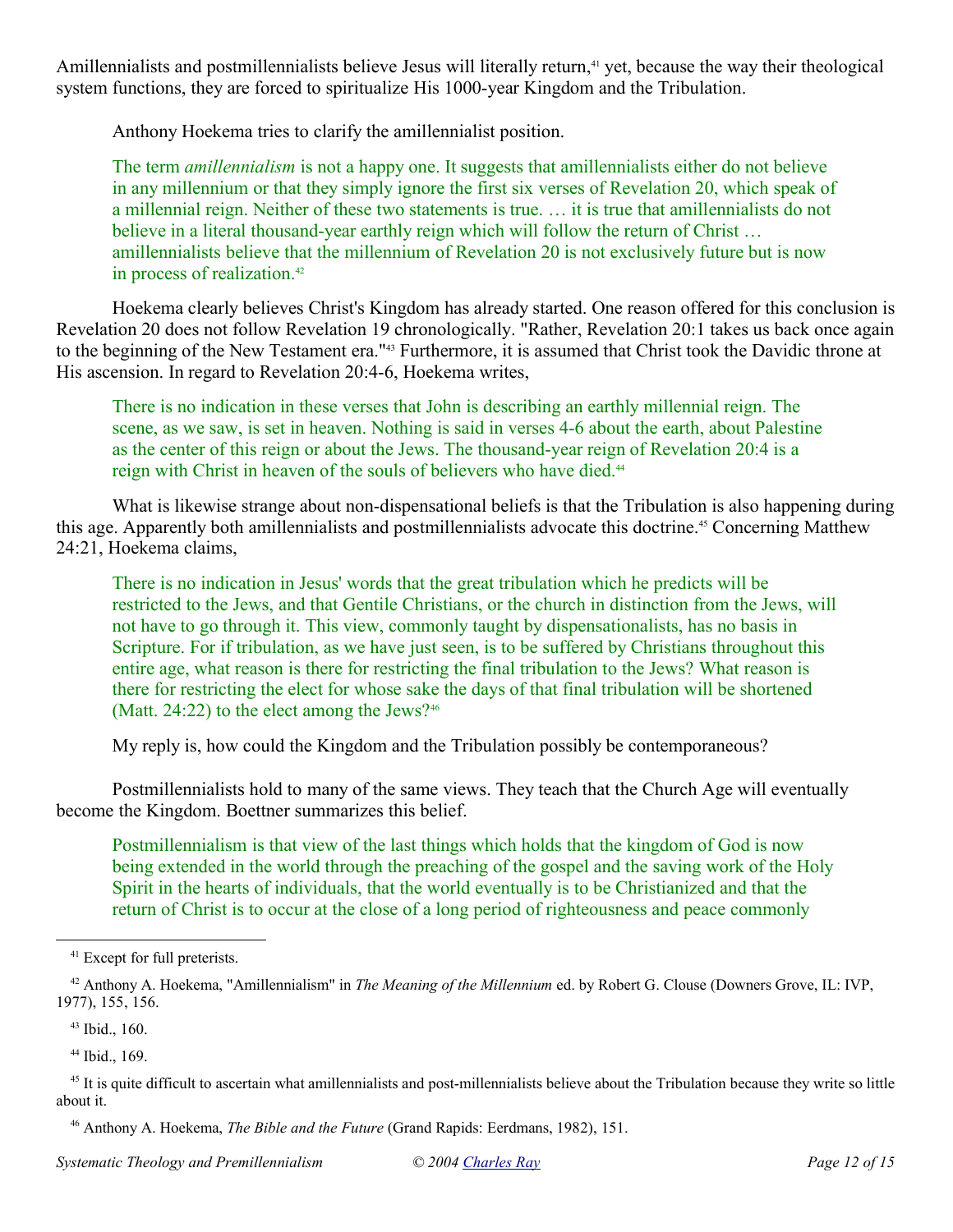called the millennium. It should be added that on postmillennial principles the Second Coming of Christ will be followed immediately by the general resurrection, the general judgment, and the introduction of heaven and hell in their fullness.<sup>47</sup>

Later he writes,

The postmillennialist looks for a golden age that will not be essentially different from our own so far as the basic facts of life are concerned. This age gradually merges into the millennial age as an increasing proportion of the world's inhabitants are converted to Christianity. Marriage and the home will continue, and new members will enter the human race through the natural process of birth, as at present. Sin will not be eliminated but will be reduced to a minimum as the moral and spiritual environment of the earth becomes predominantly Christian.<sup>48</sup>

Hodge talks about the tribulation taking place just before the Second Coming, but says nothing about it being seven years in duration.

The Scriptures, then, as they have been generally understood in the Church, teach that before the Second Advent, there is to be the ingathering of the heathen; that the Gospel must be preached to all nations; and also that there is to be a national conversion of the Jews; but it is not to be inferred from this that either all the heathen or all the Jews are to become true Christians. In many cases the conversion may be merely nominal. … enough [will] remain unchanged in heart to be the germ of that persecuting power which shall bring about those days of tribulation which the Bible seems to teach are to immediately precede the coming of the Lord.<sup>49</sup>

Both amillennialists and postmillennialists have little to say about the Tribulation such as that mentioned in Daniel 9 and 12, Matthew 24, Revelation 7, and other places. Again, this silence is explained by the fact that non-premillennialists are not sure what to do with it. The postmillennialist in particular, with his optimistic outlook on life, has a difficult time inserting it into his scheme.

Dispensationalists contend that the Millennial Kingdom and the Tribulation cannot and should not be so readily allegorized and overlooked. No good reason has ever been presented as to why Revelation 20 should not be taken literally. How strange that John would write "thousand years" several times in the first few verses if that expression were to be taken in some non-literal manner. He could have used the indefinite phrase "a long time" just as he used "a short time" in verse 3.

Too, take a close look at Acts 1:5-8, one of Jesus' post-resurrection appearances.

"… for John baptized with water, but you will be baptized with the Holy Spirit not many days from now." So when they had come together, they were asking Him, saying, "Lord, is it at this time You are restoring the kingdom to Israel?" He said to them, "It is not for you to know times or epochs which the Father has fixed by His own authority; but you will receive power when the Holy Spirit has come upon you …"

This would have been the perfect opportunity for Christ to inaugurate His Kingdom, but He didn't. In fact, He contrasts the baptizing work of the Holy Spirit with the coming of the Kingdom in a very clear manner ("but," άλλα).

Similarly, the Scriptures are not that enigmatic about the Tribulation. It is mentioned in numerous Old and New Testament passages (Isa. 26:20, 21; 34:2-8; Jer. 30:5-9; Dan. 12:1; Joel 1:15; 2:1, 2; Matt. 24; 2 Thess.

<sup>47</sup> Loraine Boettner, "Postmillennialism" in *The Meaning of the Millennium*, 117.

<sup>48</sup> Ibid., 120-121.

<sup>49</sup> Hodge, 3:811.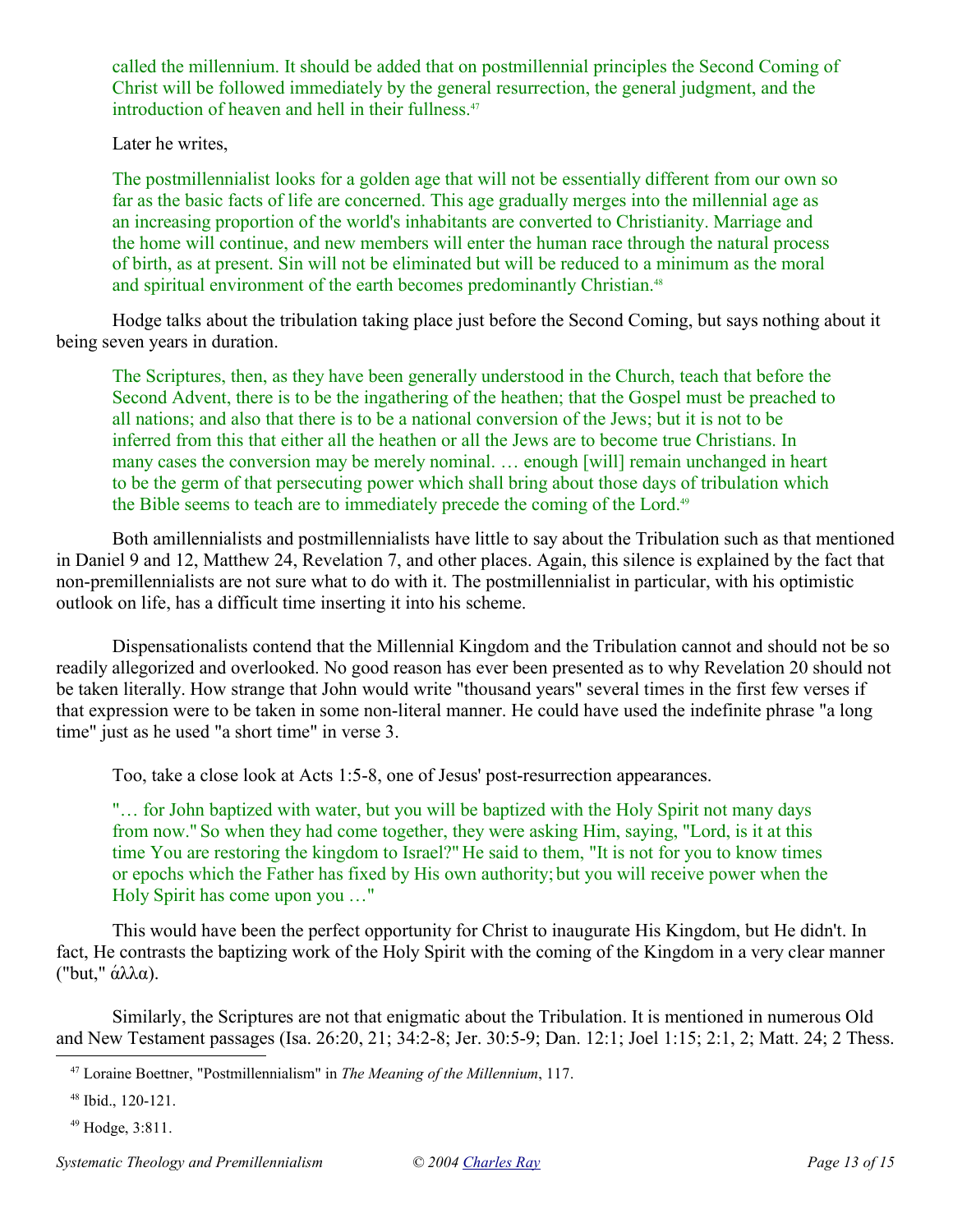2; and most of Revelation). One of the most powerful descriptions of the Tribulation is given in 2 Thessalonians  $2:1-4.$ 

Now we request you, brethren, with regard to the coming of our Lord Jesus Christ and our gathering together to Him, that you not be quickly shaken from your composure or be disturbed either by a spirit or a message or a letter as if from us, to the effect that the day of the Lord has come. Let no one in any way deceive you, for it will not come unless the apostasy comes first,

and the man of lawlessness is revealed, the son of destruction, who opposes and exalts himself above every so-called god or object of worship, so that he takes his seat in the temple of God, displaying himself as being God.

The Bible is about as clear on the subject of the duration of the Tribulation as it is on the subject of its future existence. The more significant passages here are Daniel 7:25, 9:27, 12:7; Revelation 12:6, 14.

Daniel 9:26, 27 announces that "the prince who is to come ... will make a firm covenant with the many for one week." The most logical way to understand this "week" is to interpret it as a seven-year period.<sup>50</sup> No other unit of time (day, week, *etc*.) makes good sense here.

# *Bibliology*

I purposely placed Bibliology last on the list because hermeneutics is *the* issue for any debate of a biblical or theological nature. A person's principles of interpretation are the cornerstone for how the rest of his belief system works itself out. Any addition to a plain or normal hermeneutic (such as progressive dispensationalism's complementary hermeneutic), or any inconsistency (such as the switch to the spiritualizing method of the non-premillennialist) can result in nothing but error. The Bible student who sets aside the literal hermeneutic also sets aside all the norms, standards, and controls for understanding the Sacred Text properly.

Then what is the direct connection to Bibliology? Walvoord answers that it has to do with the reliability of the Bible.

While amillennialism can hardly be blamed for destructive higher criticism which has undermined faith in the Bible, it can be said that it had no defense against it as far as its method and attitude are concerned. After all, if Scripture which teaches something contrary to a preconceived theory can be altered by spiritualizing it, of what importance is the concept of inerrancy?<sup>51</sup>

Boettner criticizes the literal method because, like most non-premillennialists, he doesn't understand it. "Premillennialists often materialize and literalize the prophecies to such an extent that they keep them on an earthly level and miss their true and deeper meaning."<sup>52</sup>

The Lord did not reveal His Word to us in the form of a puzzle. He communicated using normal human language. That being the case, we should approach the Scriptures with that principle in mind.

# **Conclusion**

The average pew-sitter has very little concern as to whether he is an amillennialist, premillennialist, or postmillennialist. He can't comprehend what the fuss is all about. What he needs to be told is a Christian's method of interpretation is what the fuss is all about, and choosing the right method is very important.

<sup>50</sup> See Charles H. Ray, "Daniel 9:24-27, Part I" in *The Conservative Theological Journal* August 2001, Vol. 5, No. 15, 168-178.

<sup>51</sup> Walvoord, 73.

<sup>52</sup> Boettner, *The Meaning of the Millennium*, 137.